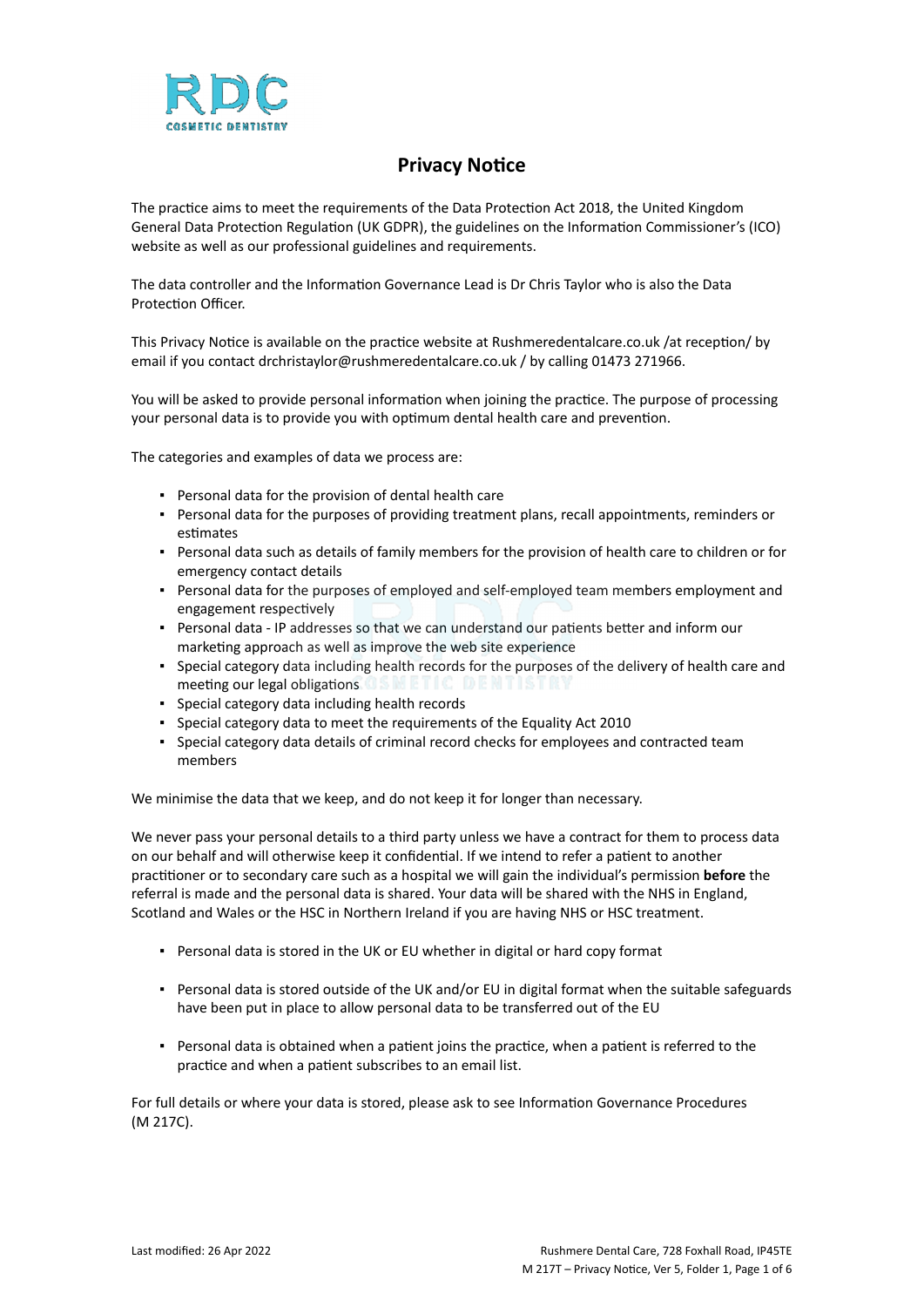

We have established the following lawful bases for processing your data:

Our lawful bases for processing personal data:

- The legitimate interests of the dental practice
- Processing is necessary for the performance of a contract with the data subject or to take steps to enter into a contract
- Consent of the data subject
- To comply with our legal obligations

Our Article 9 conditions for processing special category data:

- Processing is necessary for health care purposes
- Processing necessary for identifying or keeping under review the existence or absence of equality of opportunity or treatment between groups of people with the view to enabling such equality to be promoted or maintained
- We obtain consent of the data subject to process criminal record checks

The reasons we process the data include:

- To maintain your contemporaneous clinical records
- To provide you with dental treatment, prevention and oral health advice
- To carry out financial transactions with you
- [To manage your NHS or HSC dental care treatment
- To send your personal data to the General Dental Council or other authority as required by law
- To communicate with you as and when required including appointment reminders, treatment plans, estimates and other communications about your treatment or the practice
- To communicate with your next of kin in an emergency
- If a parent or carer to communicate with you about the person you parent or care for
- To refer you to other dentists or doctors and health professionals as required
- To obtain criminal record disclosures for team members
- For debt recovery
- To continually improve the care and service you receive from us

The personal data we process includes:

Your name, address, gender, date of birth, NHS number, medical history, dental history, family medical history, family contact details, marital status financial details for processing payment, your doctor's details and details of treatment at the practice. We may process more sensitive special category data including ethnicity, race, religion, or sexual orientation so that we can meet our obligations under the Equality Act 2010, or for example to modify treatment to suit your religion and to meet NHS or HSC obligations.

The retention period for special data in patient records is a minimum of 10 years and may be longer for complex records or to meet our legal requirements. The retention period for staff records is 6 years. The retention periods for other personal data is 2 years after it was last processed. Details of retention periods are available in the Record Retention (M 215) procedure available from the practice.

We obtain your personal details when you enquire about our care and service, when you join the practice, when you subscribe to our newsletter or register online, when you complete a registration or medical history form and when another practitioner refers you for treatment at our practice. Occasionally patients are referred to us from other official sources such as NHS clinics or hospitals.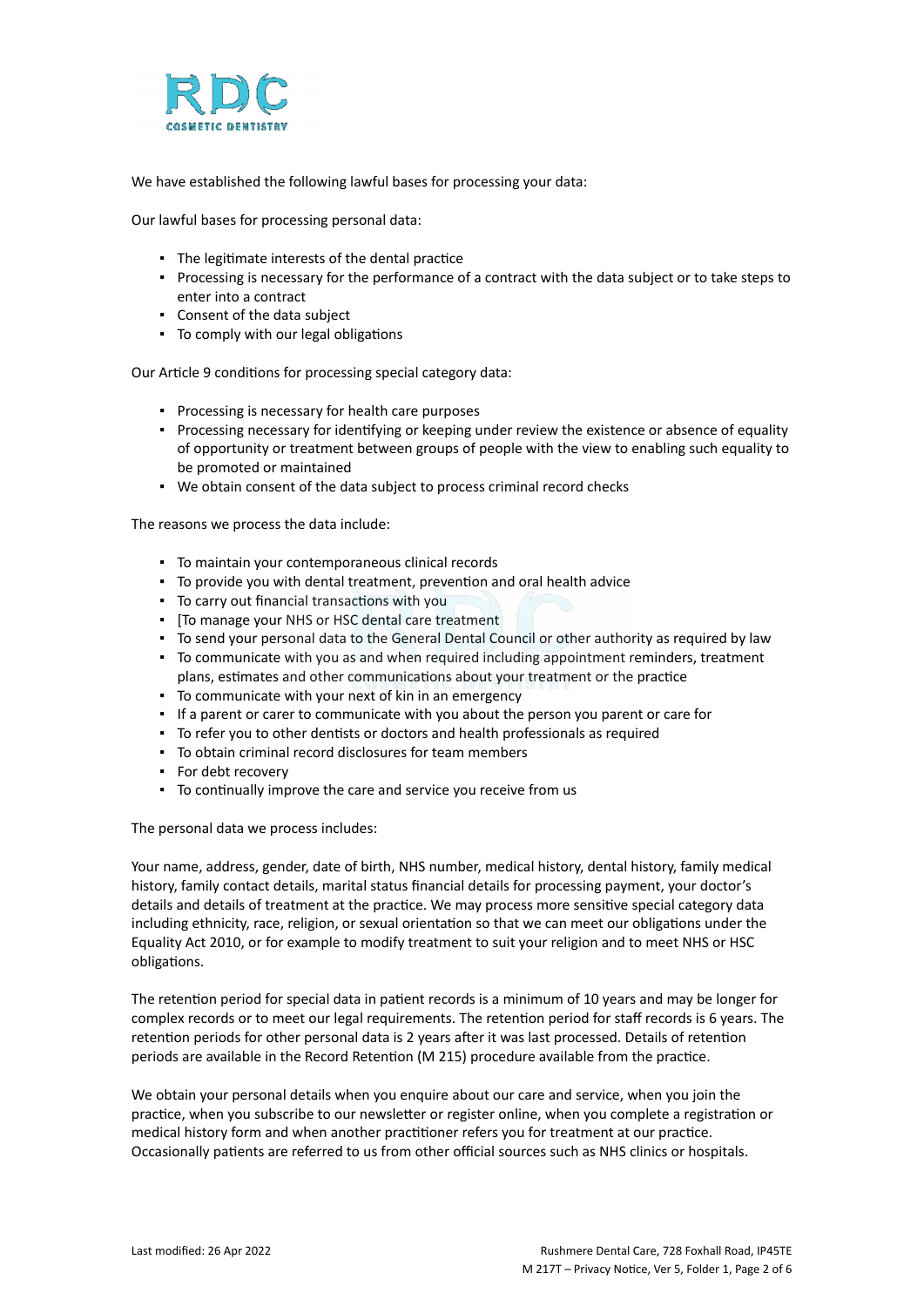

You have the following personal data rights:

- **.** The right to be informed about the collection and use of your personal data
- The right of access to have a copy of your data we hold about you. Generally, we will not charge for this service
- The right to rectification to correct the data we have if it is inaccurate or incomplete
- The right to deletion of your personal data (clinical records must be retained for a certain time period)
- The right to restrict processing of your personal data
- The right to data portability to have your data transferred to someone else
- The right to object to the processing of your personal data.
- Rights in relation to automated decision making and profiling

Further details of these rights can be seen in our Information Governance Procedures (M 217C) or at the [Information Commissioner's website](https://ico.org.uk/for-organisations/guide-to-the-general-data-protection-regulation-gdpr/individual-rights/). Here are some practical examples of your rights:

- If you **are** a patient of the practice you have the right to withdraw consent for important notifications, newsletters, surveys or marketing. You can inform us to correct errors in your personal details or withdraw consent from communication methods such as telephone, email or text. You have the right to obtain a free copy of your patient records within one month.
- If you are **not** a patient of the practice you have the right to withdraw consent for processing personal data, to have a free copy of it within one month, to correct errors in it or to ask us to delete it. You can also withdraw consent from communication methods such as telephone, email or text.

We have carried out a Privacy Impact Assessment in Sensitive Information Map, PIA and Risk Assessment (M 217Q) and you can request a copy from the details below. The details of how we ensure security of personal data is in our Security Risk Assessment (M 217M) and Information Governance Procedures (M 217C).

## **Comments, suggestions and complaints**

Please contact the IG Lead at the practice for a comment, suggestion or a complaint about your data processing at drchristaylor@rushmeredentalcare.co.uk or 01473 271966 or by writing to or visiting the practice at 728 Foxhall Road, Ipswich, Suffolk, IP4 5QY. We take complaints very seriously.

If you are unhappy with our response or if you need any advice you should contact the Information Commissioner's Office (ICO). Their telephone number is 0303 123 1113, you can also [chat online with an](https://ico.org.uk/global/contact-us/live-chat/) [advisor.](https://ico.org.uk/global/contact-us/live-chat/) The ICO can investigate your claim and take action against anyone who's misused personal data. You can also visit their website for information on [how to make a data protection complaint](http://www.ico.org.uk/complaints).

## **Related practice procedures**

You can also use these contact details to request copies of the following practice policies or procedures:

- Data Protection and Information Security Policy (M 233-DPT), Consent Policy (M 233-CNS)
- Sensitive Information, PIA and Risk Assessment (M 217Q), Information Governance Procedures (M 217C), Record Retention (M 215)

If you have an enquiry or a request please contact the Information Governance Lead Dr Chris Taylor Rushmere Dental Care

728 Foxhall Road, Ipswich, IP5 5TE Email: drchristaylor@rushmeredentalcare.co.uk Phone: 01473 271966

Thank you.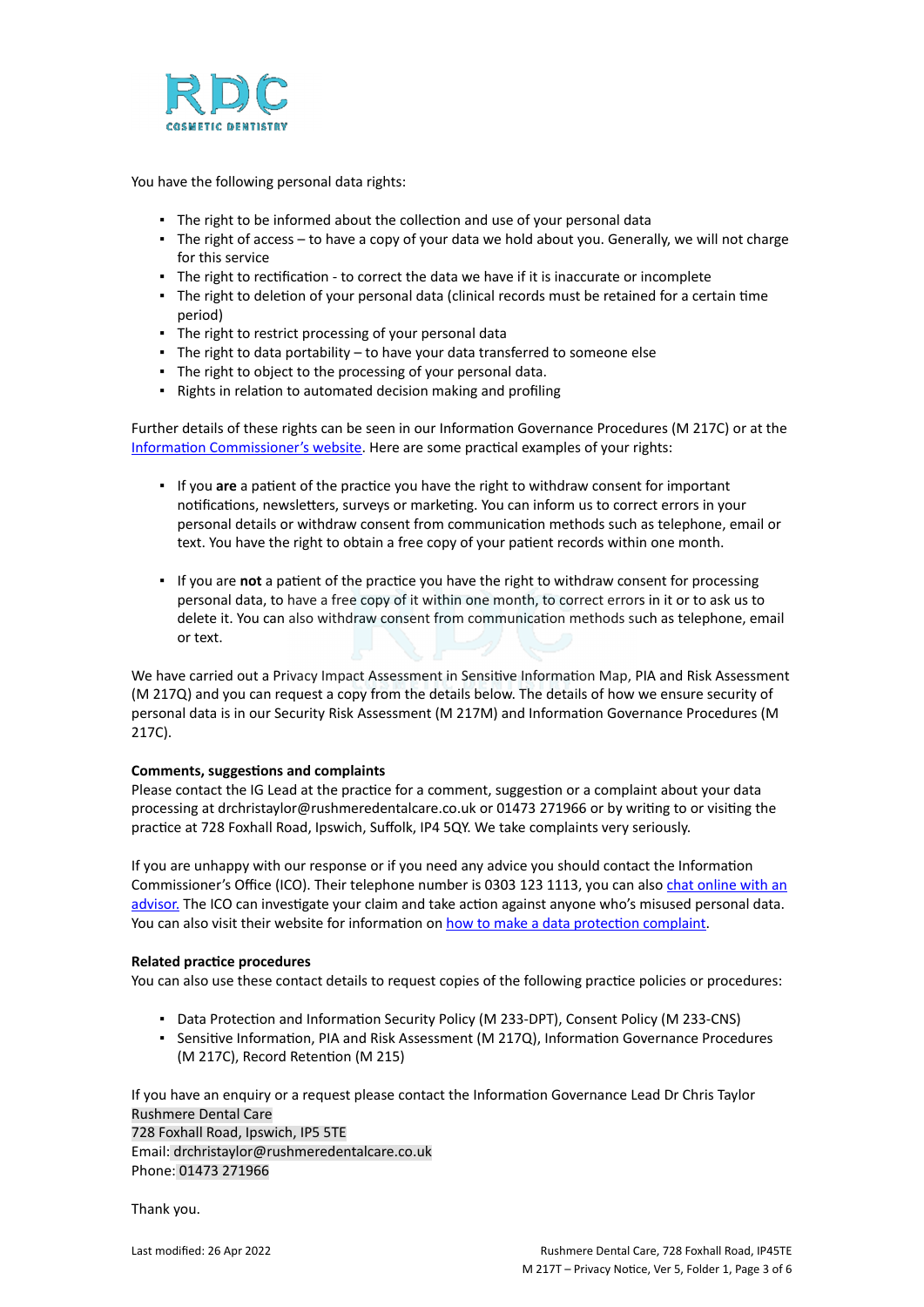

# **Data Opt-Out Policy (England)**

### **How the NHS and care services use your information**

Rushmere Dental Care is one of many organisations working in the health and care system to improve care for patients and the public. Whenever you use a health or care service, such as attending Accident & Emergency or using Community Care services, important information about you is collected in a patient record for that service. Collecting this information helps to ensure you get the best possible care and treatment. The information collected about you when you use these services can also be used and provided to other organisations for purposes beyond your individual care, for instance to help with:

- Improving the quality and standards of care provided
- Research into the development of new treatments
- Preventing illness and diseases
- Monitoring safety
- Planning services

This may only take place when there is a clear legal basis to use this information. All these uses help to provide better health and care for you, your family and future generations. Confidential patient information about your health and care is **only used** like this where allowed by law.

Most of the time, anonymised data is used for research and planning so that you cannot be identified in which case your confidential patient information isn't needed.

You have a choice about whether you want your confidential patient information to be used in this way. If you are happy with this use of information you do not need to do anything. If you do choose to opt out your confidential patient information will still be used to support your individual care. To find out more or to register your choice to opt out, please visit [www.nhs.uk/your-nhs-data-matters](http://www.nhs.uk/your-nhs-data-matters). On this web page you will:

- See what is meant by confidential patient information
- Find examples of when confidential patient information is used for individual care and examples of when it is used for purposes beyond individual care
- Find out more about the benefits of sharing data
- Understand more about who uses the data
- Find out how your data is protected
- Be able to access the system to view, set or change your opt-out setting
- Find the contact telephone number if you want to know any more or to set/change your opt-out by phone
- See the situations where the opt-out will not apply

You can also find out more about how patient information is used at:

[https://www.hra.nhs.uk/information-about-patients/](https://www.hra.nhs.uk/information-about-patients/%20) (which covers health and care research); and <https://understandingpatientdata.org.uk/what-you-need-know> (which covers how and why patient information is used, the safeguards and how decisions are made)

You can change your mind about your choice at any time.

Data being used or shared for purposes beyond individual care does not include your data being shared with insurance companies or used for marketing purposes and data would only be used in this way with your specific agreement.

Health and care organisations have until 2020 to put systems and processes in place so they can be compliant with the national data opt-out and apply your choice to any confidential patient information they use or share for purposes beyond your individual care.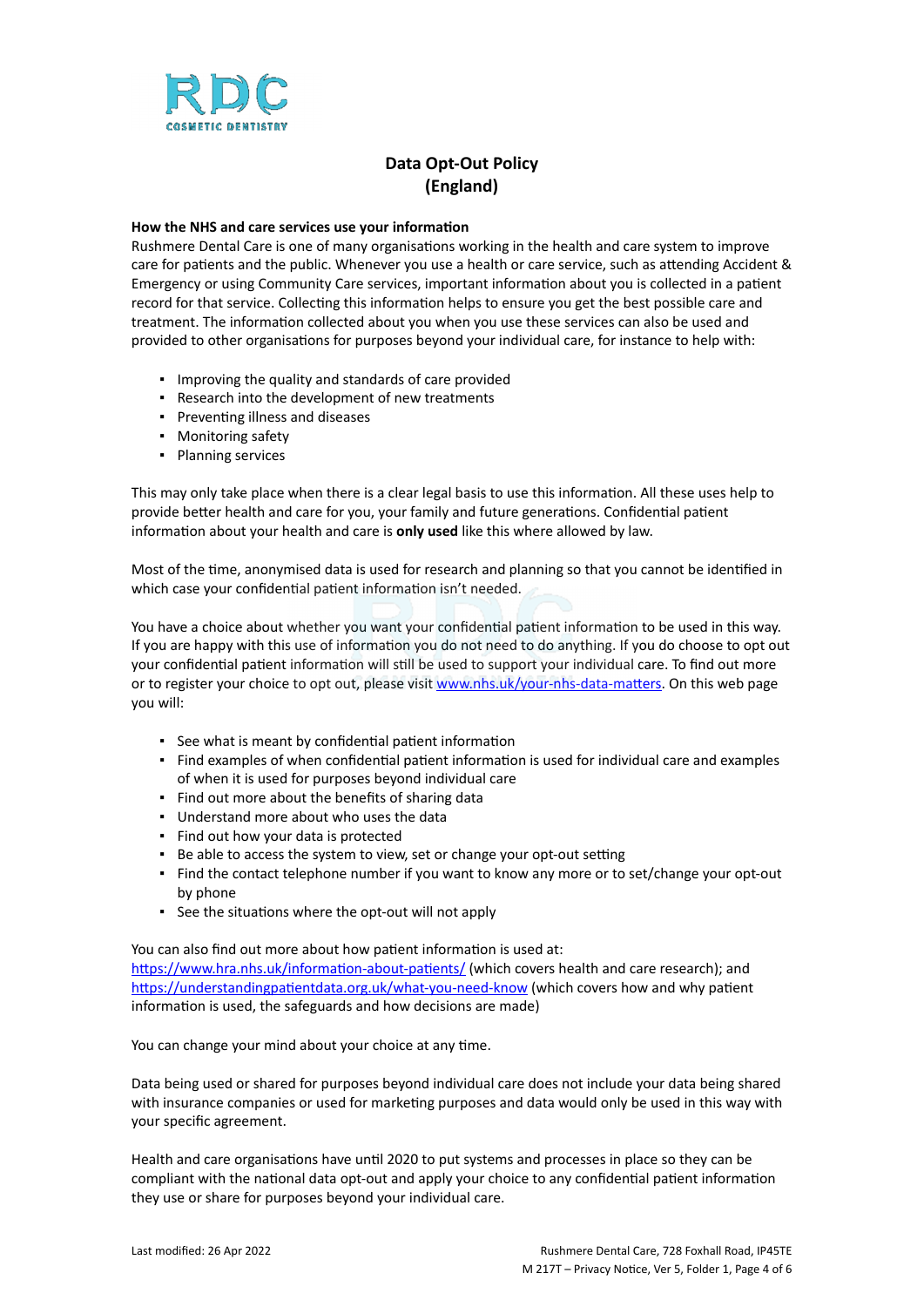

Our practice only uses your personal health data to provide individualised care to you and does not disclose your data for any other purposes. The the national data opt-out does not apply to our usage of your data and we are compliant with the policy.

# **Processing of Staff and Candidates' Information**

This section explains how Rushmere Dental Care processes the information of staff and applicants for job roles within the practice.

## **What data do we have?**

So that we can provide a safe and professional service, we need to keep certain records about our team members. We may record the following types of data:

- Your basic details and contact information e.g. your name, address, date of birth, National Insurance number and next of kin
- Your financial details e.g. details so that we can pay you, insurance, pension and tax details
- Your training records

We also record the following data which is classified as "special category":

- Health and social care data about you, which might include both your physical and mental health data – we will only collect this if it is necessary for us to know as your employer, e.g. fit notes or in order for you to claim statutory maternity/paternity pay
- We may also, with your permission, record data about your race, ethnic origin, sexual orientation, or religion

As part of your engagement with the practice, you may be required to undergo a Criminal Record Check. This information is not kept for longer than is necessary—usually not more than 6 months following the recruitment decision, unless a dispute is raised or, in exceptional circumstances.

## **Why do we have this data?**

We require this data so that we can contact you, pay you and make sure you receive the training and support you need to perform your job. By law, we need to have a lawful basis for processing your personal data.

We process your data because:

- We have a legal obligation under UK employment law
- We have a legitimate interest in processing your data for example, for administration of training or learning course or emergency planning etc. These legitimate interests will be customary, or necessary for operational, administrative, HR and recruitment purposes and to otherwise manage employment relationship and interaction between employees
- . We are required to provide data to our regulator, [CQC/NHS/RQIA/HIS/HIW], as part of our public interest obligations
- We are required to do so in our performance of another public task
- We process your special category data because It is necessary for us to process requests for sick pay or maternity pay
- If we request your criminal records data it is because we have a legal obligation to do this due to the type of work you do. This is set out in the Data Protection Act 2018 and the Rehabilitation of Offenders Act 1974 (Exceptions) Order 1975
- We may also process your data with your consent. If we need to ask for your permission, we will offer you a clear choice and ask that you confirm to us that you consent. We will also explain clearly to you what we need the data for and how you can withdraw your consent